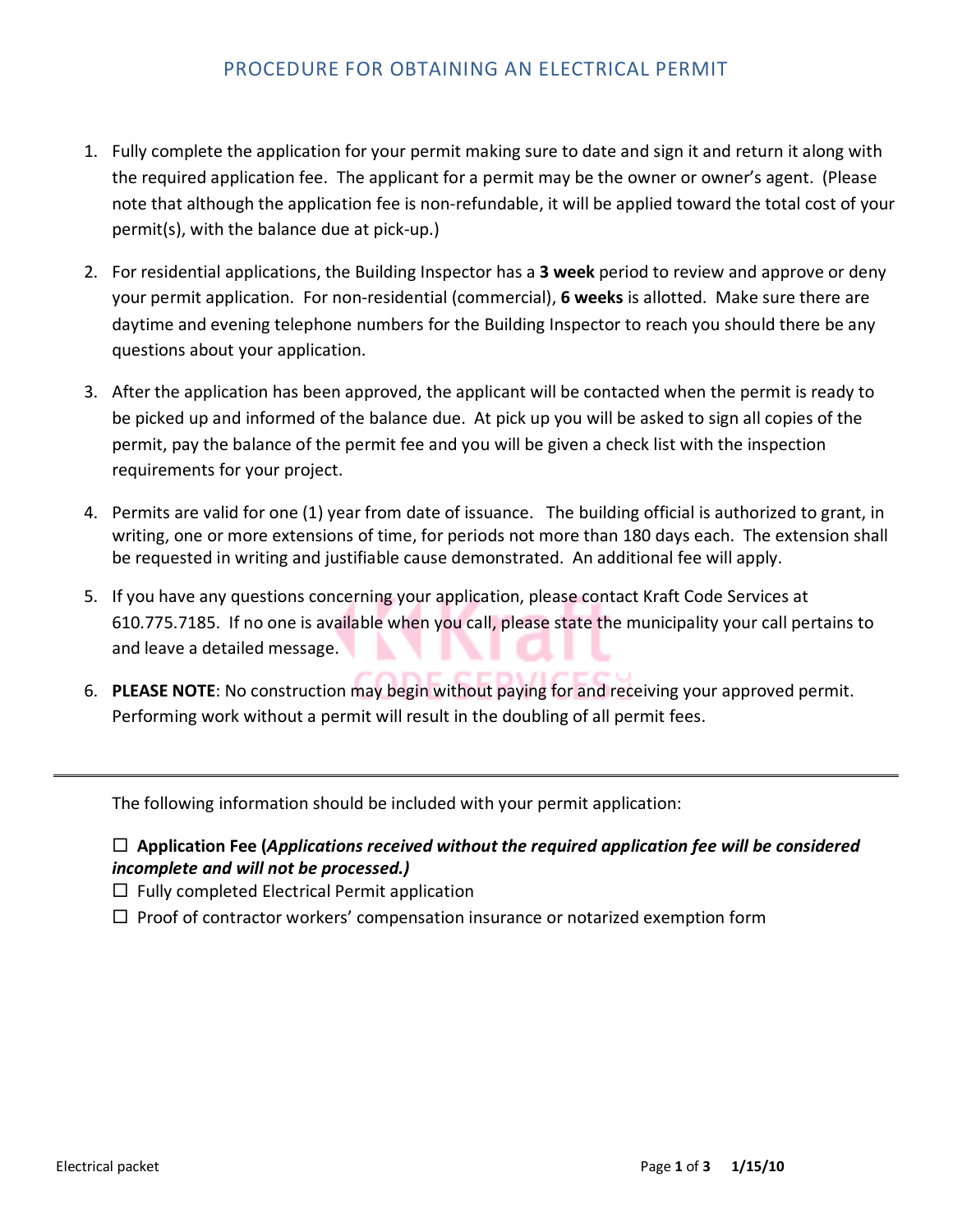## ELECTRICAL PERMIT APPLICATION

| PROPERTY INFORMATION                                                        |                      |  |  |  |
|-----------------------------------------------------------------------------|----------------------|--|--|--|
|                                                                             |                      |  |  |  |
|                                                                             |                      |  |  |  |
|                                                                             |                      |  |  |  |
|                                                                             |                      |  |  |  |
| <b>CONTRACTOR INFORMATION</b>                                               |                      |  |  |  |
|                                                                             |                      |  |  |  |
|                                                                             |                      |  |  |  |
|                                                                             |                      |  |  |  |
|                                                                             |                      |  |  |  |
|                                                                             |                      |  |  |  |
| IMPROVEMENT INFORMATION:                                                    |                      |  |  |  |
|                                                                             | Cost of improvement: |  |  |  |
|                                                                             |                      |  |  |  |
| Type of Work: □ New Construction □ Addition □ Alteration/Replacement □ Pool |                      |  |  |  |
| Service feeder/distribution panel: $\Box$ New $\Box$ Existing Size: Amps    |                      |  |  |  |
|                                                                             |                      |  |  |  |

| <b>EQUIPMENT IDENTIFICATION</b> |   |                         |   |               |   |
|---------------------------------|---|-------------------------|---|---------------|---|
| Type                            | # | Type                    | # | Type          | Ħ |
| <b>Ceiling Outlets</b>          |   | Ranges                  |   | Meters        |   |
| Switches                        |   | Water Heater            |   | Subpanels     |   |
| Plug Receptacles                |   | <b>Heaters</b>          |   | Generators    |   |
| <b>Heat/Smoke Detectors</b>     |   | <b>Air Conditioners</b> |   | <b>Motors</b> |   |

\_\_\_\_\_\_\_\_\_\_\_\_\_\_\_\_\_\_\_\_\_\_\_\_\_\_\_\_\_\_\_\_\_\_\_\_\_\_\_\_\_\_\_\_\_\_\_\_\_\_\_\_\_\_\_\_\_\_\_\_\_\_\_\_\_\_\_\_\_\_\_\_\_\_\_\_\_\_\_\_\_\_\_\_\_\_\_\_\_\_\_\_\_\_\_\_\_\_\_\_\_\_\_\_

\_\_\_\_\_\_\_\_\_\_\_\_\_\_\_\_\_\_\_\_\_\_\_\_\_\_\_\_\_\_\_\_\_\_\_\_\_\_\_\_\_\_\_\_\_\_\_\_\_\_\_\_\_\_\_\_\_\_\_\_\_\_\_\_\_\_\_\_\_\_\_\_\_\_\_\_\_\_\_\_\_\_\_\_

By applying for this permit, I acknowledge that all information provided in this application is complete and accurate, that the work performed will be in conformance with the Pennsylvania Uniform Construction Code and/or any applicable ordinances of the municipality in which the work is to be performed as well as in accordance with the approved plan after a plan review has been completed. I understand that this is not a permit to begin work, but only an application for a permit and that work is not to start without a permit and that the fees for the permit may be doubled if work starts without a permit. I understand that if I give false information regarding this permit application that any permits issued based on this information will be invalid and the municipality could initiate legal proceedings against me, which could result in my being fined or imprisoned, or in the improvement being removed at my expense or any other legal remedy appropriate under the circumstances.

Applicant Signature Date of the Date of the Date of the Date of the Date of the Date of the Date of the Date of the Date of the Date of the Date of the Date of the Date of the Date of the Date of the Date of the Date of th